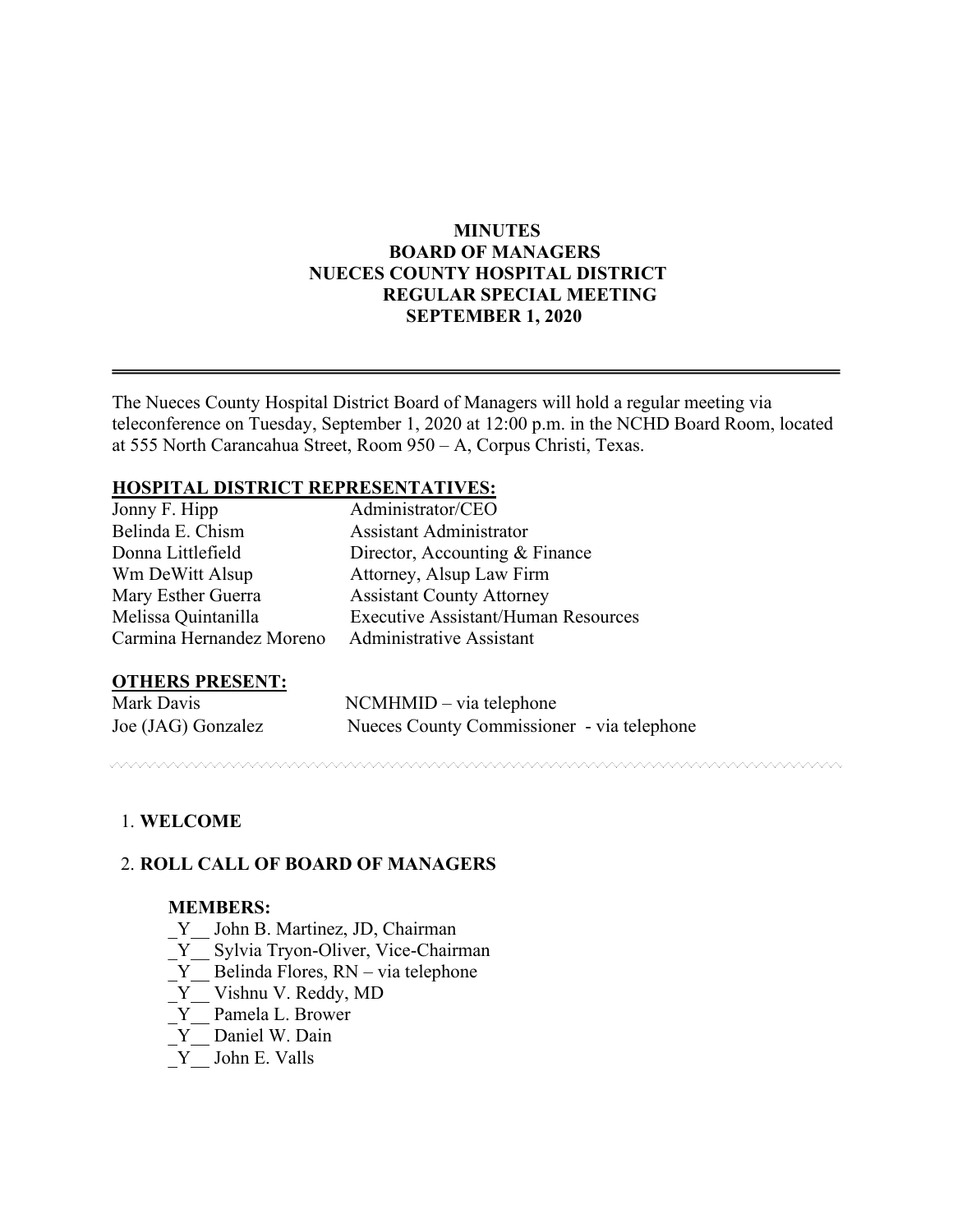#### **MINUTES BOARD OF MANAGERS REGULAR SPECIAL MEETING SEPTEMBER 1, 2020**

### 3. **CALL TO ORDER & ESTABLISHMENT OF QUORUM**

- A. Call to order Mr. Martinez, Chairman The meetingwas called to order by Mr. Martinez at 12:03 p.m.
- B. Establish quorum Mr. Martinez A quorum was present with all members in attendance.

 **John B. Martinez, JD, Chairman – PRESENT Sylvia Tryon-Oliver, Vice Chairman – PRESENT Belinda Flores, RN, Member – PRESENT – via telephone Dr. Vishnu V. Reddy, MD – Member – PRESENT Daniel W. Dain, Member – PRESENT John E. Valls, Member – PRESENT** 

- C. Confirm posting of Meeting's public notice in accordance with Texas Open Meetings Act, Texas Government Code, Chapter 551.
- 4. **WORKSHOP SESSION**  Workshop Session is an open meeting for the limited purposes of information gathering and discussion between the Board of Managers and staff on the Workshop's listed agenda item(s) without taking action on the listed item(s) during the Workshop. Public comment will not be accepted during the Workshop Session.
	- A. Fiscal Year 2021 Annual Budget covering the period October 1, 2020 September 30, 2021.
- 5. **REGULAR SESSION**  Following the Workshop Session, the Board of Managers will move into the Regular Session prior to taking any action(s) on items listed on the Regular Agenda.
	- A. **PUBLIC COMMENT** Persons wishing to comment on any item(s) on the agenda or any subject within the Board's responsibilities must sign-in on the "Agenda Item Request to Speak" form provided at the entrance of the Board meeting room at least five (5) minutes prior to commencement of the meeting. Commenters shall limit their comments to three (3) minutes, except that Commenters addressing the Board through a translator shall limit their comments to six (6) minutes. See the "Public Comment" section of the preceding General Information page for additional information.

### **No one to speak for public comment.**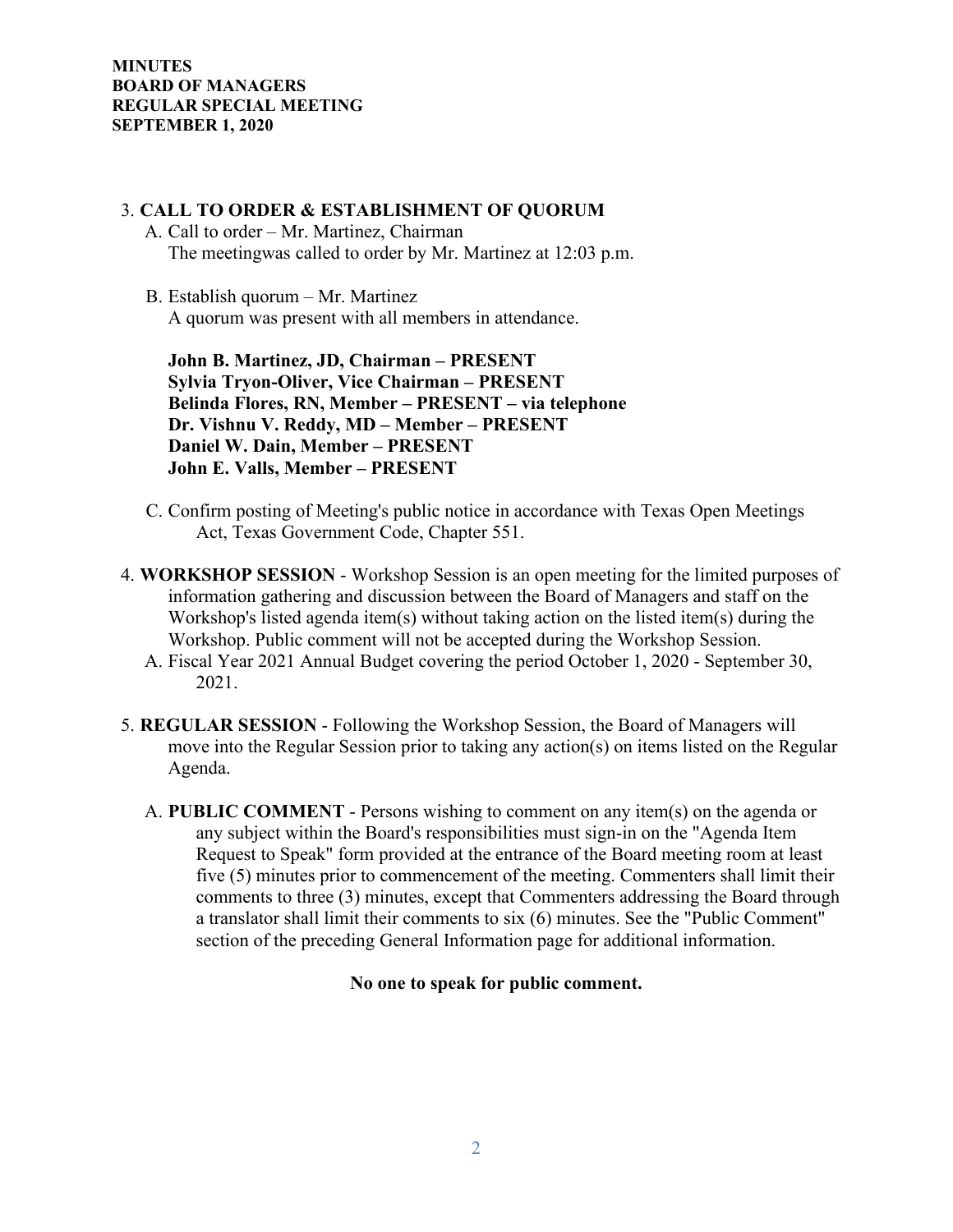## B. **REGULAR AGENDA:**

- 1) Ratify Administrator's action(s) performed as part of his duties directing the affairs of the District and/or as required by the Board of Managers; duties established pursuant to Texas Health and Safety Code, §281.026(e):
	- a) Execution of Medicaid Network Access Improvement Program Inter-Governmental Transfer Responsibility Contract with Texas Health and Human Services Commission for the term September 1, 2020 - August 31, 2021; Contract amount not to exceed \$7,351,958.00. *(ACTION)*
- 2) Adopt Board of Managers Resolution committing an amount of the September 30, 2020 fiscal year-end General Fund balance to the subsequent fiscal year for unpaid intergovernmental transfers relating to Demonstration Year No. 9 of the Texas Healthcare Transformation and Quality Improvement Program Section 1115 Waiver. *(ACTION)*
- 3) Adopt Board of Managers Resolution relating to August 27, 2020 letter relating to the Amended and Restated CHRISTUS Spohn Health System Corporation Membership Agreement member Revenue Allocation Percentage for the period October 1, 2020 - September 30, 2021; Acknowledgement of Revenue Allocation Percentage procedure established pursuant to Membership Agreement, Section 5.03(b) and any action taken by CHRISTUS Spohn Health System Corporation thereunder. *(ACTION)*
- 4) Adopt Board of Managers Resolutions relating to approval of the Fiscal Year 2021 Annual Budget covering the period October 1, 2020 - September 30, 2021 ("Annual Budget"):
	- a) Resolutions incorporating funding in the Annual Budget for:
		- (1) Nueces Center for Mental Health and Intellectual Disabilities; and
		- (2) Nueces County-related healthcare expenditures.
	- b) Resolution relating to funding in the Annual Budget of voluntary intergovernmental transfers supporting Medicaid supplemental payment programs in Regional Healthcare Partnership, Regions 4 and 5, and Nueces Managed Care Service Area.
	- c) Resolution approving Annual Budget, approval pursuant to Texas Health and Safety Code, §281.091(b); Annual Budget includes:
		- (1) General Fund;
		- (2) Tobacco Fund;
		- (3) Indigent Care Fund; and
		- (4) Capital Budget. *(ACTION)*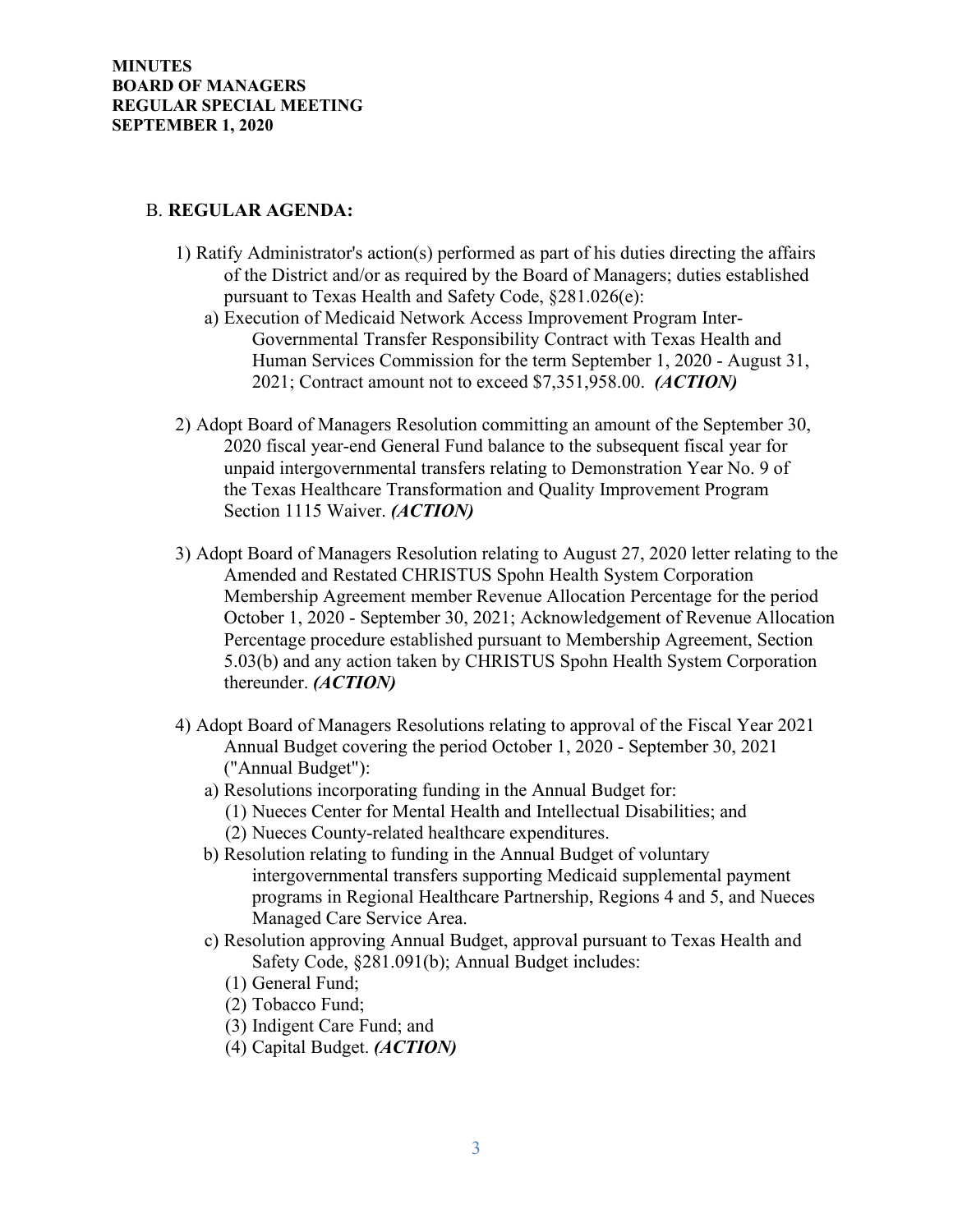#### **MINUTES BOARD OF MANAGERS REGULAR SPECIAL MEETING SEPTEMBER 1, 2020**

# **Motion to table Item 5 (B) 1-4 by Mr. Valls and seconded by Mr. Dain. MOTION CARRIED.**

## 6. **ADJOURN**

 Motion to adjourn by Mr. Martinez. Motion by Ms. Oliver and Seconded by Ms. Flores. Meeting adjourned at 1:52 p.m.

\* \* \*